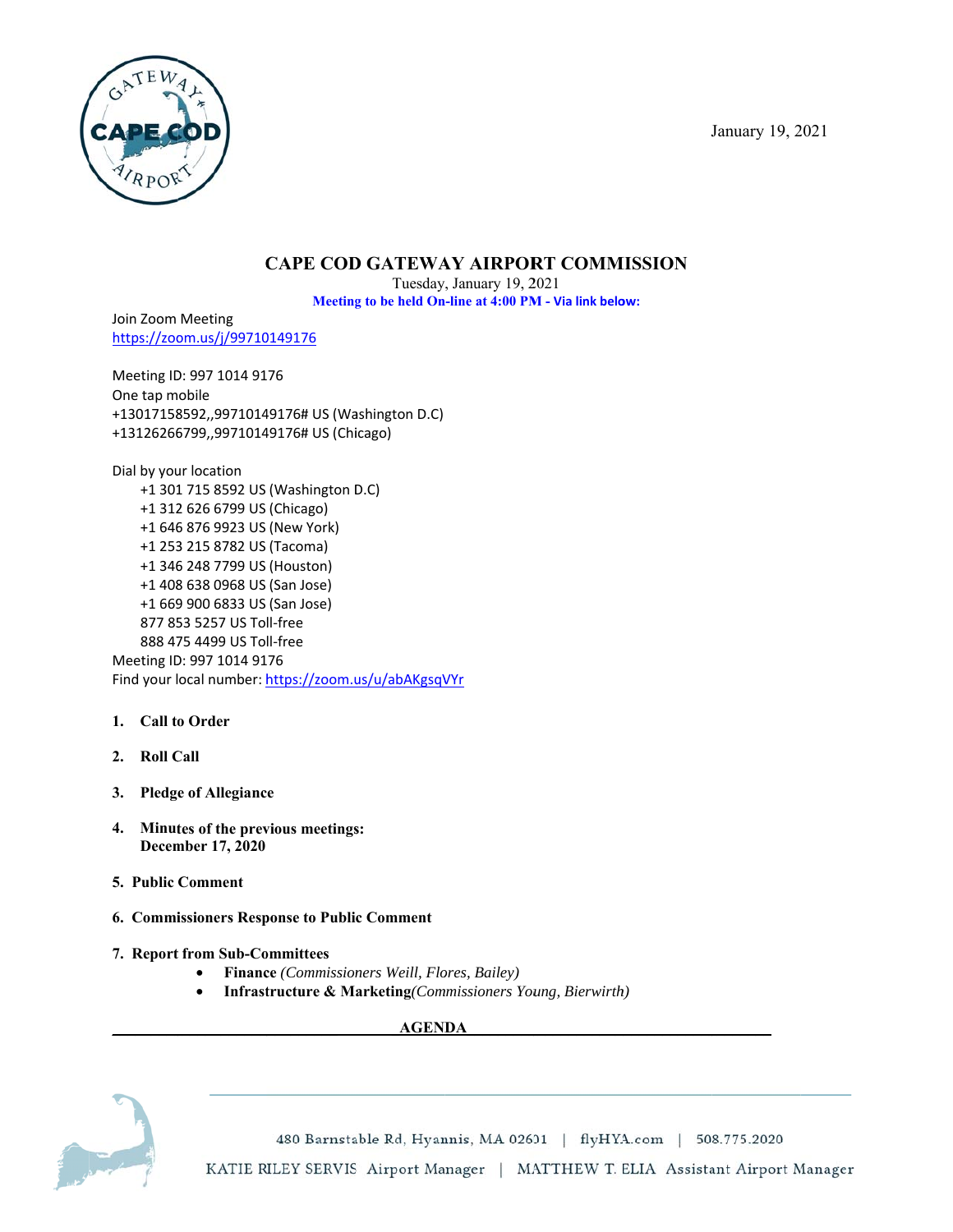**8. Old Business** 

**COM1220-05 – Review and Approve Funding in the amount of \$29,800 to Develop and Implement a New Airport Website.** 

**EXECUTIVE SESSION: pursuant to G.L. c. 30A, § 21(a)(3) to discuss strategy with respect to collective bargaining with Teamsters Union Local 59 as a discussion in open session may be detrimental to the bargaining position of the Airport Commission.** 

### **9. New Business**

**COM0121-01 – Approve Management's Proposal for Union Salaries in the new July 1, 2020 – June 30, 2023 Contract by and Between the Town of Barnstable and Teamsters Union Local No. 59.** 

### **COM0121-02 – Discuss Airport Green Initiatives**

#### **COM0121-03 – Discuss Griffin Avionics Proposed Solar**

#### **10. Report of Special Committees**

- Noise Report (July, October, January, April)
- Yarmouth Representative Comments
- Airport Manager's Report

#### **Updates:**

- o Airport Finances Update see attached
- o CARES Act Projects
	- o Upcoming Amendment & SOW from Fennick and McCredie (February Meetings) for:
		- Replacement of T-hangar,
		- **Fleet Hangar Door Replacement**
- o Airport Tree Clearing Project
	- o No Update Spring reseeding
- o PFOS/Public Involvement Plan & Update
	- o Post mitigation monitoring
- o ARFF/SRE Roof Replacement Update
	- o Completion within week anticipated
- o Airport Master Plan Update
	- $\circ$  January 26, 2021 3<sup>rd</sup> PAG meeting
- o FY2022 Budget Planning underway
	- o Present at February meetings
- o Airport Rates & Charges Update (2021 review post-COVID19)
- o FY2022 effort
- o Rebranding
	- o Terminal name to celebrate 90th Anniversary for Boardman/Polando Flight (date?)
	- o Website modifications see above
- o Rectrix Electric Vehicle Charging Stations
- o Electric Vehicle Charging Stations & Solar
	- o FY2022 vehicle purchases
	- o Electric Vehicle Charging Stations.
		- Electric vehicle charging infrastructure programs as part of the Massachusetts Electric Vehicle Incentive Program (MassEVIP),



480 Barnstable Rd, Hyannis, MA 02601 | flyHYA.com | 508.775.2020 KATIE RILEY SERVIS Airport Manager | MATTHEW T. ELIA Assistant Airport Manager